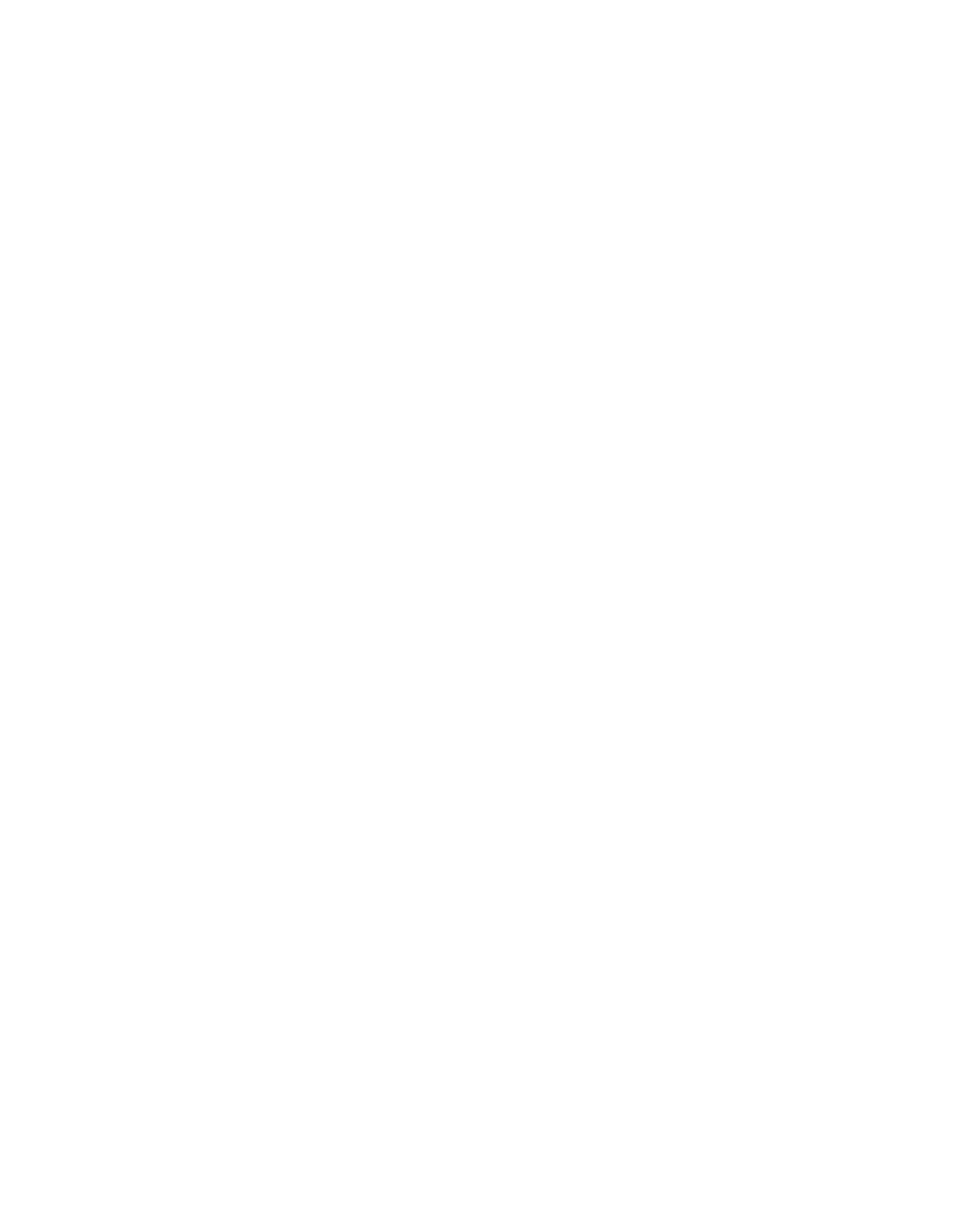## **Exhibit A**  SUMMARY OF PROCEDURES AND ASSOCIATED FINDINGS

All exceptions to the following are listed as a finding under the respective procedure:

## **Entity Qualification Procedures**

- 1) Obtain from the "motion picture production company" ("MPPC"), documentation (such as, production reports, call sheets, trailers, etc.) supporting that the making of a "motion picture" ("MP") requirement has been met in accordance with the requirement under Massachusetts Department of Revenue Technical Information Release 07-15 Sec 2 (A) (hereafter referred to as TIR 07-15).
- 2) Obtain a schedule from the MPPC listing any company or person having a greater than 25% ownership interest, affiliation with or controlling interest in the MPPC. Compare this schedule to the legal, organizational or corporate documents of the MPPC and/or its owners, affiliates or controllers (such as stockholders agreements, limited liability company operating agreements, corporation agreements, etc.) for completeness. Document owners in the report and obtain a schedule from the MPPC listing payments between the MPPC and such owners.
- 3) Review the financial records to determine that the MPPC has incurred a minimum of \$50,000 of Massachusetts production expenses in a consecutive twelve-month period.
- 4) By inquiry of the MPPC determine the qualification period of the MP and document findings. Determine that the qualification period is in compliance with TIR 07-15 Sec 2 (A).
- 5) Obtain documentation of all production expenses for the MP and total principal photography days for the MP during the qualification period.
- 6) Obtain a schedule or analysis of Massachusetts production expenses for the MP during the qualification period.
- 7) Obtain a schedule or analysis of total principal photography days filmed in Massachusetts during the qualification period.
- 8) Confirm that Massachusetts production expenses exceeded 50% of all production costs or that 50% of total principal photography days were filmed in Massachusetts during the qualification period.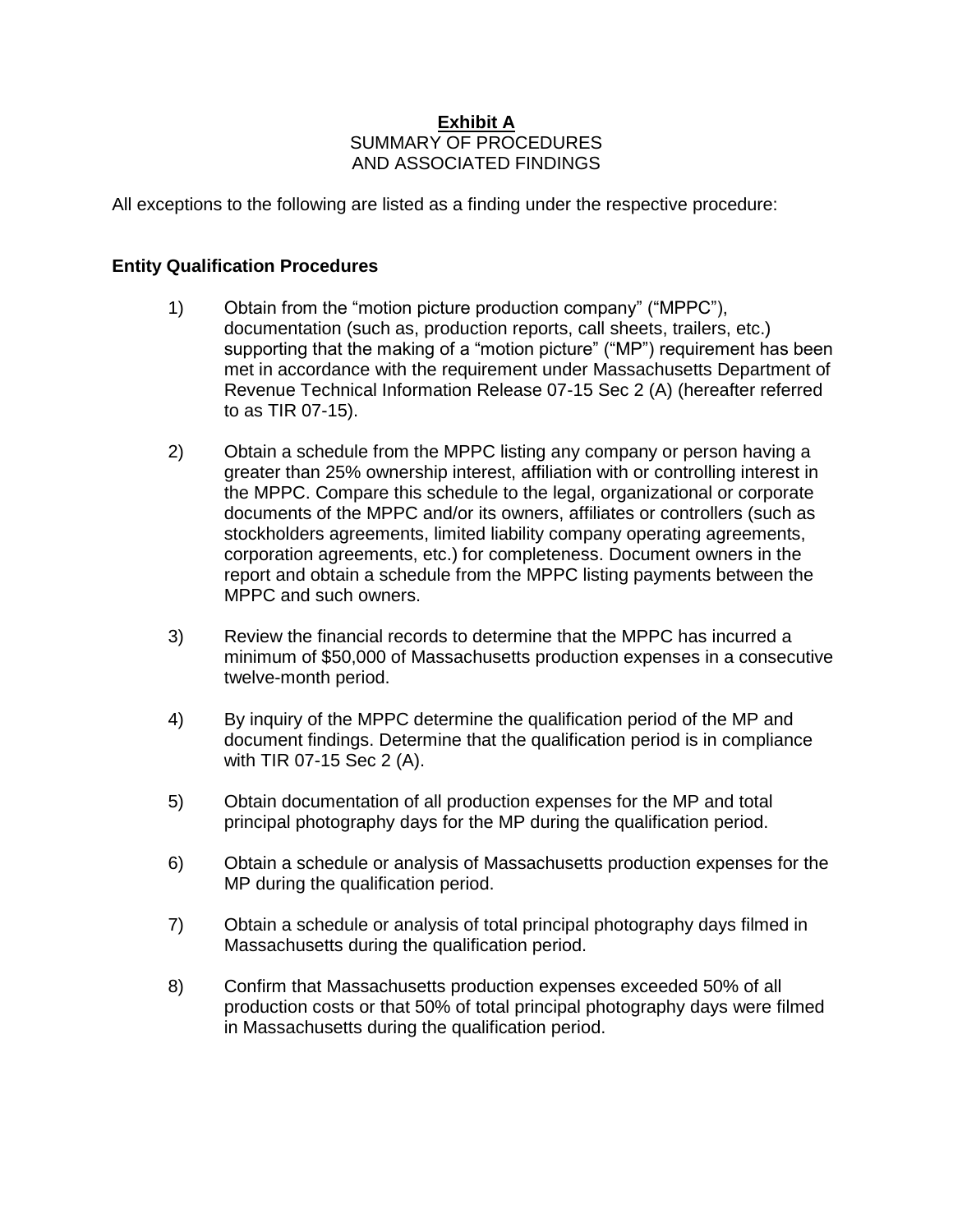## **Cost Review Procedures**

Determine scope for performing the procedures according to the following guidelines:

- (a) Procedures 1, 2, 3, 4 and 5 below for qualifying aggregate payroll should be performed for 95% of all costs.
- (b) Procedures 6 and 7 below for Massachusetts production expenses other than qualified aggregate payroll should be performed for all individual expenses exceeding 5% of Massachusetts production expenses.
- (c) Procedures 6 and 7 below should be performed on all remaining Massachusetts production expense balances utilizing a random statistical sample of expense items. For purposes of establishing the sample size, the tolerable misstatement should be no more than 5% of the total Massachusetts production expenses, utilizing a low risk of material misstatement.
- 1) Obtain from the MPPC a schedule of qualified aggregate payroll which they claim eligibility for the payroll credit.
- 2) Trace qualified aggregate payroll costs for each employee to the final payroll register for the qualification period and determine that Massachusetts withholding is made. Confirm that the withholding reports are filed with Massachusetts.
- 3) Confirm that the qualified aggregate payroll schedule excludes 100% of payroll costs of employees receiving more than \$1,000,000.
- 4) Obtain a representation from the MPPC that the qualified aggregate payroll schedule excludes profit participation amounts paid to any recipient participating in the profits from the MP.
- 5) Obtain documentation from the MPPC supporting that the Massachusetts withholding rules have been followed by the loan out companies (see DOR Information on Withholding for Film Subcontractors).
- 6) Through inspection of purchase orders, invoices and cancelled checks, determine whether the Massachusetts production expenses were "clearly and demonstrably" incurred in Massachusetts. If purchase orders, invoices and cancelled checks are not available, obtain other suitable documentation (such as contracts, letters, etc). that supports such expenses meet the Massachusetts production expenses definition.
- 7) Confirm that Massachusetts production expenses claim for capital expenditures, rents and expenditures for partial use within the subject MP are in accordance with TIR 07-15 Sec 2B (3).
- 8) If "significant differences" are found from the above cost review procedures, the accounting records of the MPCC should be reviewed and corrected by the MPPC. The above procedures should then be completed again on the revised accounting records. The revised accounting records should have a higher level of testing with specific emphasis on the parts of the records that were revised.